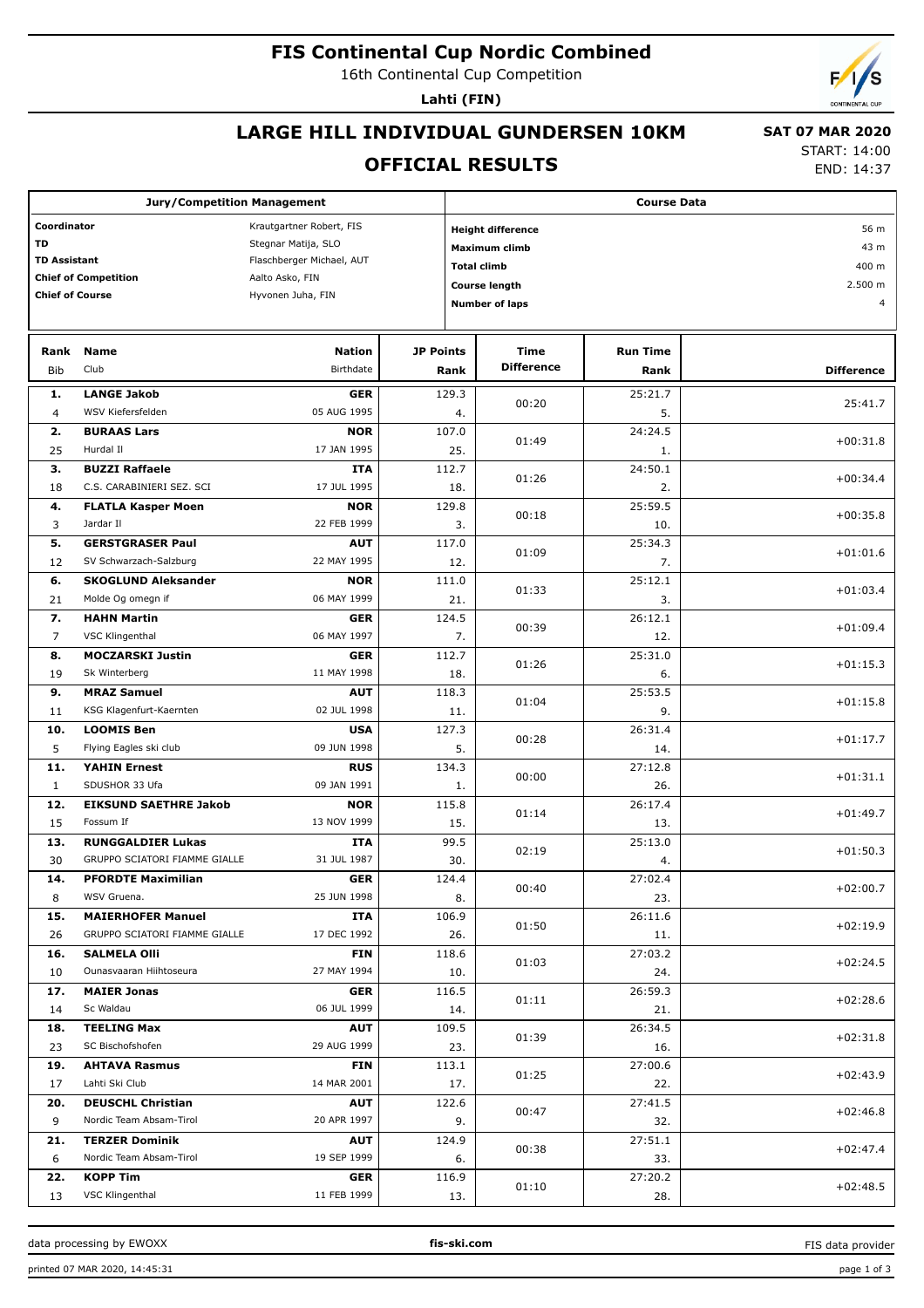# **FIS Continental Cup Nordic Combined**

16th Continental Cup Competition

**Lahti (FIN)**



#### **LARGE HILL INDIVIDUAL GUNDERSEN 10KM**

#### **OFFICIAL RESULTS**

 **SAT 07 MAR 2020** START: 14:00

END: 14:37

| Rank | <b>Name</b>                         | <b>Nation</b> | <b>JP Points</b> | Time<br><b>Difference</b> | <b>Run Time</b> |                   |
|------|-------------------------------------|---------------|------------------|---------------------------|-----------------|-------------------|
| Bib  | Club                                | Birthdate     | Rank             |                           | Rank            | <b>Difference</b> |
| 23.  | <b>HEINIS Marco</b>                 | <b>FRA</b>    | 109.6            | 01:39                     | 27:04.0         | $+03:01.3$        |
| 22   | Olympic Mont d or                   | 14 APR 2003   | 22.              |                           | 25.             |                   |
| 24.  | <b>BEZZI Giulio</b>                 | ITA           | 114.8            | 01:18                     | 27:31.6         | $+03:07.9$        |
| 16   | G.S. MONTE GINER A.S.D.             | 17 SEP 1999   | 16.              |                           | 31.             |                   |
| 25.  | <b>UHRMANN Aaron</b>                | <b>GER</b>    | 94.5             | 02:39                     | 26:35.8         | $+03:33.1$        |
| 32   | Wsv-Djk Rastbuechl                  | 27 JAN 1999   | 32.              |                           | 17.             |                   |
| 26.  | <b>SHUMATE Jared</b>                | <b>USA</b>    | 95.3             | 02:36                     | 26:39.2         | $+03:33.5$        |
| 31   | Park City Ski and Snowboard         | 06 MAR 1999   | 31.              |                           | 18.             |                   |
| 27.  | <b>GOOD Jasper</b>                  | <b>USA</b>    | 105.2            | 01:56                     | 27:28.6         | $+03:42.9$        |
| 28   | Steamboat Springs Winter Sports Clu | 10 MAY 1996   | 28.              |                           | 29.             |                   |
| 28.  | <b>ROCHAT Theo</b>                  | <b>FRA</b>    | 78.2             | 03:44                     | 25:43.2         | $+03:45.5$        |
| 39   | S.C xonrupt                         | 05 FEB 1999   | 39.              |                           | 8.              |                   |
| 29.  | <b>MICHAUD Tom</b>                  | <b>FRA</b>    | 105.3            | 01:56                     | 27:56.0         | $+04:10.3$        |
| 27   | Union Sportive lamoura              | 11 NOV 2001   | 27.              |                           | 34.             |                   |
| 30.  | <b>RAINER Marc Luis</b>             | <b>AUT</b>    | 83.7             | 03:22                     | 26:32.8         | $+04:13.1$        |
| 38   | SK Saalfelden-Salzburg              | 22 SEP 1999   | 38.              |                           | 15.             |                   |
| 31.  | <b>DAGN Florian</b>                 | <b>AUT</b>    | 111.3            | 01:32                     | 28:26.2         | $+04:16.5$        |
| 20   | Kitzbueheler Ski Club - KSC         | 10 DEC 1999   | 20.              |                           | 37.             |                   |
| 32.  | <b>BARKOV Viacheslav</b>            | <b>RUS</b>    | 86.4             | 03:12                     | 26:46.9         | $+04:17.2$        |
| 36   | SDUSHOR UOR 2 MOSCOW                | 28 FEB 1992   | 36.              |                           | 20.             |                   |
| 33.  | <b>GELVIG Dmitry</b>                | <b>RUS</b>    | 90.0             | 02:57                     | 27:13.3         | $+04:28.6$        |
| 34   | Nizhniy Tagil SDUSHOR Aist          | 06 MAY 1998   | 34.              |                           | 27.             |                   |
| 34.  | <b>PAEAEKKOENEN Jesse</b>           | <b>FIN</b>    | 90.1             | 02:57                     | 27:30.5         | $+04:45.8$        |
| 33   | Puijo Skiclub                       | 11 MAR 1999   | 33.              |                           | 30.             |                   |
| 35.  | <b>CLARET TOURNIER Samy</b>         | <b>FRA</b>    | 69.5             | 04:19                     | 26:40.6         | $+05:17.9$        |
| 40   | C.S chamonix                        | 20 MAY 1999   | 40.              |                           | 19.             |                   |
| 36.  | <b>ANDREWS Grant</b>                | <b>USA</b>    | 108.0            | 01:45                     | 29:36.3         | $+05:39.6$        |
| 24   |                                     | 03 DEC 1997   | 24.              |                           | 40.             |                   |
| 37.  | <b>LEE Robert</b>                   | <b>EST</b>    | 89.2             | 03:00                     | 29:11.7         | $+06:30.0$        |
| 35   | Nomme Sportclub                     | 28 SEP 2001   | 35.              |                           | 39.             |                   |
| 38.  | <b>ALTER Markkus</b>                | <b>EST</b>    | 99.8             | 02:18                     | 29:56.0         | $+06:32.3$        |
| 29   | Pohjakotkas Sport society           | 27 JUN 2002   | 29.              |                           | 42.             |                   |
| 39.  | <b>HEISKANEN Timi</b>               | <b>FIN</b>    | 85.9             | 03:14                     | 29:54.1         | $+07:26.4$        |
| 37   | Ounasvaaran Hiihtoseura             | 18 APR 2002   | 37.              |                           | 41.             |                   |
| 40.  | ZHAO Zihe                           | <b>CHN</b>    | 66.7             | 04:30                     | 29:06.1         | $+07:54.4$        |
| 41   |                                     | 29 JUL 2000   | 41.              |                           | 38.             |                   |
| 41.  | <b>TIETAVAINEN Arsi</b>             | <b>FIN</b>    | 49.9             | 05:38                     | 28:11.4         | $+08:07.7$        |
| 43   | Kiteen Urheilijat                   | 04 JAN 2004   | 43.              |                           | 35.             |                   |
| 42.  | LIU Zhuang                          | <b>CHN</b>    | 51.2             | 05:32                     | 28:24.9         | $+08:15.2$        |
| 42   |                                     | 13 JUL 1999   | 42.              |                           | 36.             |                   |
| 43.  | <b>CAI Wancheng</b>                 | <b>CHN</b>    | 31.4             | 06:52                     | 30:58.2         | $+12:08.5$        |
| 44   |                                     | 15 JAN 2003   | 44.              |                           | 43.             |                   |
| 44.  | <b>CAI Wanshan</b>                  | <b>CHN</b>    | 18.1             |                           | 32:18.3         | $+14:21.6$        |
| 45   |                                     | 15 JAN 2003   | 45.              | 07:45                     | 44.             |                   |

| Did not finish |                   |            |                   |  |       |  |  |  |
|----------------|-------------------|------------|-------------------|--|-------|--|--|--|
| <b>Bib</b>     | <b>Name</b>       |            |                   |  |       |  |  |  |
| <u>.</u>       | PASHAEV Alexander | <b>RUS</b> | 130.3<br><u>.</u> |  | 00:16 |  |  |  |

data processing by EWOXX **fis-ski.com**